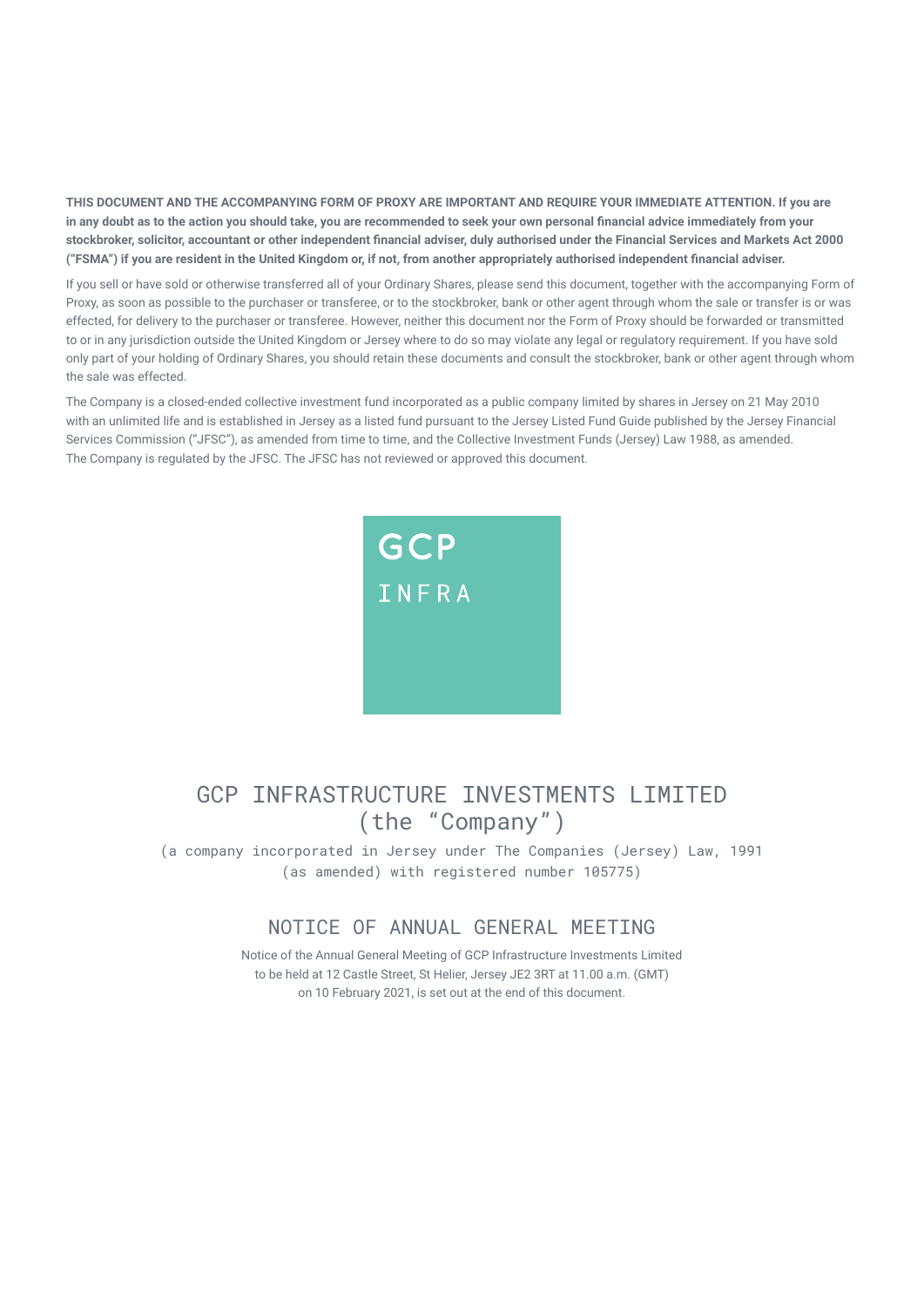Shareholders are requested to return the Form of Proxy accompanying this document. To be valid, the Form of Proxy must be completed and signed in accordance with the instructions detailed in the Form of Proxy and returned so as to be received by Link Market Services (Jersey) Limited, 12 Castle Street, St Helier, Jersey JE2 3RT as soon as possible but in any event so as to arrive not later than 11.00 a.m. (GMT) on 8 February 2021.

If you are a member of CREST, you may be able to make a proxy appointment or instruction using CREST, such CREST Proxy Instruction to be received by no later than 11.00 a.m. (GMT) on 8 February 2021. Further details can be found in the notes to the Notice of Annual General Meeting ("AGM").

The completion and return of a Form of Proxy or completing and transmitting a CREST Proxy Instruction will not prevent you from attending and voting at the Annual General Meeting in person if you wish (and are so entitled). Please, however, note the information in the letter from the Chairman regarding the Covid-19 Measures and attendance in person at the AGM.

**Your attention is drawn to the letter from the Chairman of the Company on page 3 of this document, which includes a recommendation from the Board that you vote in favour of the Resolutions to be proposed at the AGM.** 

#### **KEY TIMES AND DATES**

| Latest time and date for receipt of Forms of Proxy           | 11.00 a.m. (GMT) on 8 February 2021  |
|--------------------------------------------------------------|--------------------------------------|
| Latest time and date for receipt of CREST Proxy Instructions | 11.00 a.m. (GMT) on 8 February 2021  |
| Annual General Meeting                                       | 11.00 a.m. (GMT) on 10 February 2021 |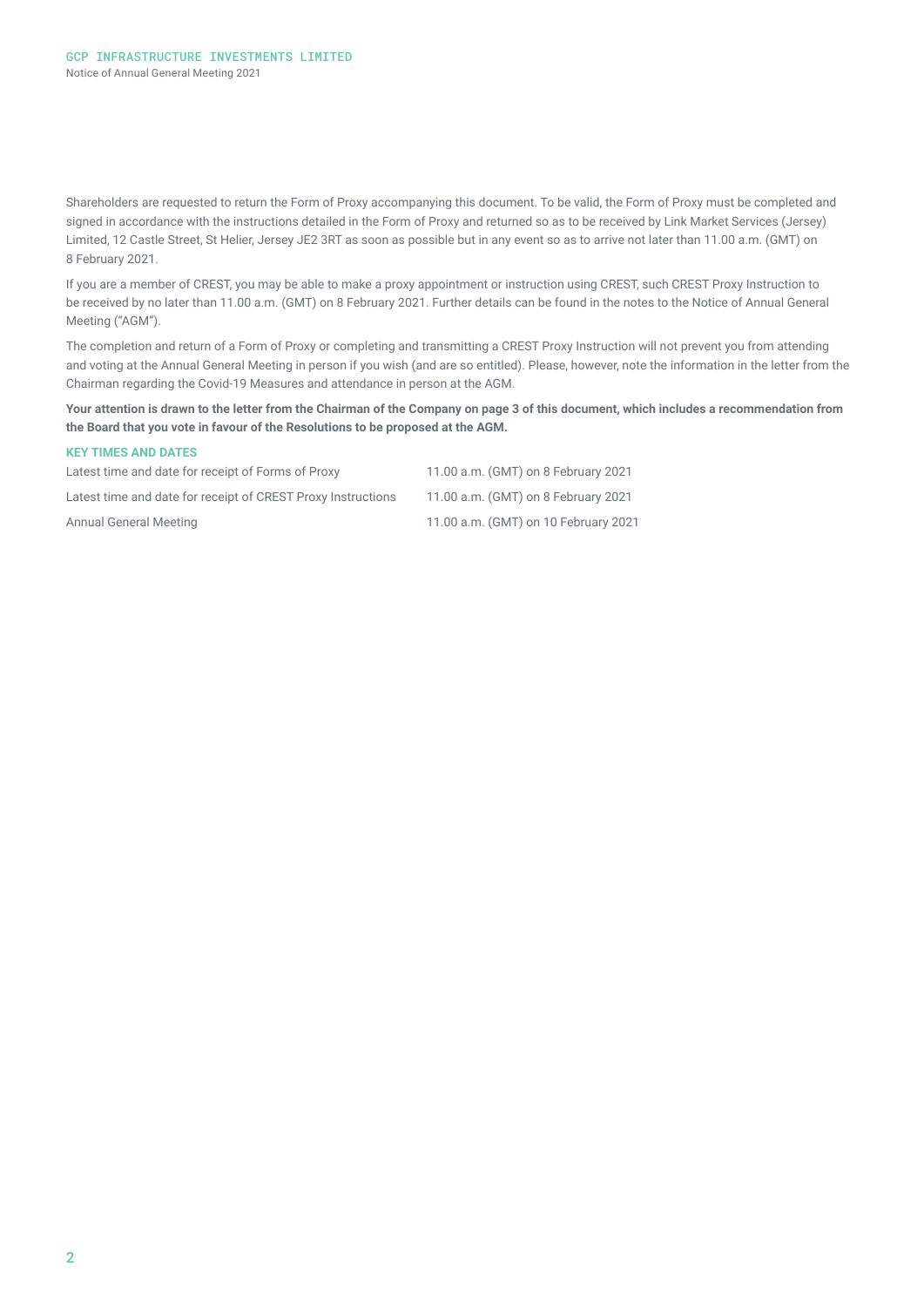## LETTER FROM THE CHAIRMAN OF GCP INFRASTRUCTURE INVESTMENTS LIMITED

(a company incorporated in Jersey under The Companies (Jersey) Law 1991 (as amended) with registered number 105775) Registered Office: 12 Castle Street, St Helier, Jersey JE2 3RT

#### **Directors (all non-executive):**

Ian Reeves CBE (Chairman) David Pirouet Julia Chapman Dawn Crichard Paul De Gruchy Michael Gray

8 January 2021

Dear Shareholder,

#### **NOTICE OF ANNUAL GENERAL MEETING**

I am pleased to send to you the notice of the Company's Annual General Meeting ("AGM"), which is being held at 12 Castle Street, St Helier, Jersey JE2 3RT at 11.00 a.m. (GMT) on 10 February 2021.

#### **Impact of Covid-19 on the AGM**

The Board values the opportunity to engage with Shareholders who, under normal circumstances, are very welcome to attend the AGM in person, but at present the health of the Company's stakeholders is of paramount importance to us. We recognise the current Government guidance designed to mitigate the spread of Covid-19, and specifically the avoidance of public gatherings and travel restrictions (the "Covid-19 Measures"). In light of the Covid-19 Measures, we strongly urge all Shareholders to register their vote in advance by appointing the chair of the AGM as their proxy and giving voting instructions using the Form of Proxy accompanying this document.

If the Covid-19 Measures remain in place, and in particular there are measures restricting public gatherings and travel restrictions as at the date of the AGM, Shareholders may not be permitted to attend in person (other than those necessary to form the quorum, which will be facilitated by the Company).

The Company will be monitoring carefully the Government restrictions which are in force on the date of the AGM to ensure that appropriate arrangements are in place. Please contact the Company Secretary prior to the deadline for returning your proxy if you are considering appointing someone other than the chair of the meeting to act as your proxy or if you are considering attending in person.

Those who wish to ask a question of the Board relating to the business of the meeting can do so by sending an email to jerseyinfracosec@apexfs.com. Up to date information and any changes to the AGM arrangements contained in the Notice of AGM will be communicated via the Company's website (**www.gcpinfra.com**) and the London Stock Exchange.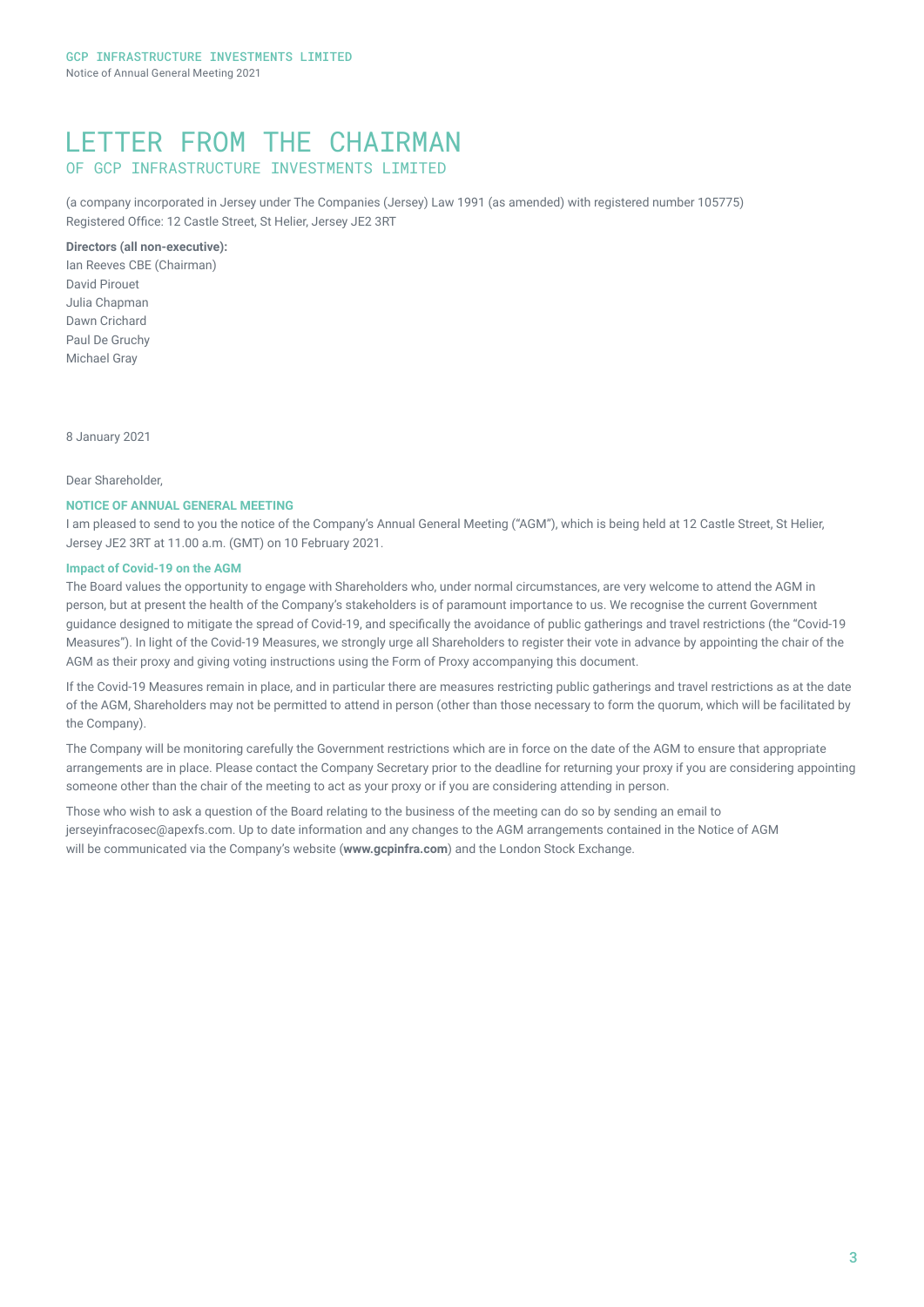### LETTER FROM THE CHAIRMAN CONTINUED OF GCP INFRASTRUCTURE INVESTMENTS LIMITED

#### **Resolutions**

The following Resolutions will be proposed as Ordinary Resolutions at the AGM:

- Resolution 1: to adopt the Report of the Directors and the audited financial statements of the Company for the year ended 30 September 2020;
- **Resolution 2:** to receive and approve the Directors' remuneration report;
- Resolution 3: to approve the Directors' remuneration policy;
- Resolution 4: to re-elect Ian Reeves CBE as a director of the Company;
- Resolution 5: **b** to re-elect Paul De Gruchy as a director of the Company;
- **Resolution 6:** to re-elect Michael Gray as a director of the Company:
- Resolution 7: to re-elect Julia Chapman as a director of the Company;
- Resolution 8: to re-elect Dawn Crichard as a director of the Company;
- **Resolution 9:** to approve the Company's dividend policy;
- Resolution 10: to re-appoint KPMG Channel Islands Jersey Limited ("KPMG") as auditors of the Company;
- Resolution 11: to authorise the Audit and Risk Committee, for and on behalf of the Board, to determine the remuneration of KPMG; and
- ― **Resolution 12:** to authorise the Company to hold Ordinary Shares purchased pursuant to the authority granted under Resolution 13 as treasury shares.

The following Resolutions will be proposed as Special Resolutions at the AGM:

- **Resolution 13:** to authorise the Company to purchase its own shares; and
- Resolution 14: to authorise the Directors to allot and issue up to 88,045,799 Ordinary Shares, (representing approximately 10 per cent. of the Ordinary Shares in issue as at the Latest Practicable Date as if the pre-emption rights in the Articles did not apply.

Below is an explanation in respect of some of the Resolutions to be proposed at the AGM:

#### **ORDINARY RESOLUTIONS**

**Resolutions (1) to (12) (inclusive) are all proposed as Ordinary Resolutions. Ordinary Resolutions each require a simple majority of votes cast at the AGM in order to be passed.**

#### **Annual report and financial statements (Resolution (1))**

The Directors are required to present the report of the Directors and the audited annual report and financial statements of the Company for the year ended 30 September 2020 to the meeting.

#### **Remuneration Report and Directors' Remuneration Policy (Resolution (2) and (3))**

Although it is not a requirement under Companies Law to have the annual report on remuneration approved by Shareholders, the Board believes that as a company whose shares are listed on the Main Market of the London Stock Exchange it is best practice to do so.

Shareholders are requested to vote on the approval of the Directors' remuneration report as set out on pages 78 to 81 of the audited annual report and financial statements of the Company for the year ended 30 September 2020. The report provides details on Directors' remuneration during the year and is subject to an advisory shareholder vote, however, no Director's remuneration is conditional upon passing Resolution (2).

The current basis of the Directors' remuneration policy, is set out on pages 78 and 79 of the Remuneration report contained in the Company's 2020 annual report. The Directors current remuneration policy has been in place since 1 October 2017 and was approved by Shareholders at the annual general meeting of the Company held in 2018.

The Board follows the recommendation of the AIC Code that non-executive Directors' fees should reflect the time commitment and responsibility of the role. The Board's policy is that the remuneration of non-executive Directors should also reflect the experience of the Board as a whole and be determined with reference to comparable organisations and appointments.

In 2020, the Board decided to engage Board Alpha, a specialist consultancy firm which is independent of the Company, its Directors and its Investment Adviser, to conduct a review of the Directors remuneration. Board Alpha's recommendations were for an increase in remuneration for all Board and committee roles (including a greater increase for the Chairman). The Board however considers that any increases recommended for the coming financial reporting period should be deferred and put forward for approval at the annual general meeting of the Company to be held in 2022.

Accordingly, Resolution 3 seeks approval by Shareholders of the Directors' remuneration policy which remains unchanged since approved by Shareholders at the annual general meeting of the Company held in 2018.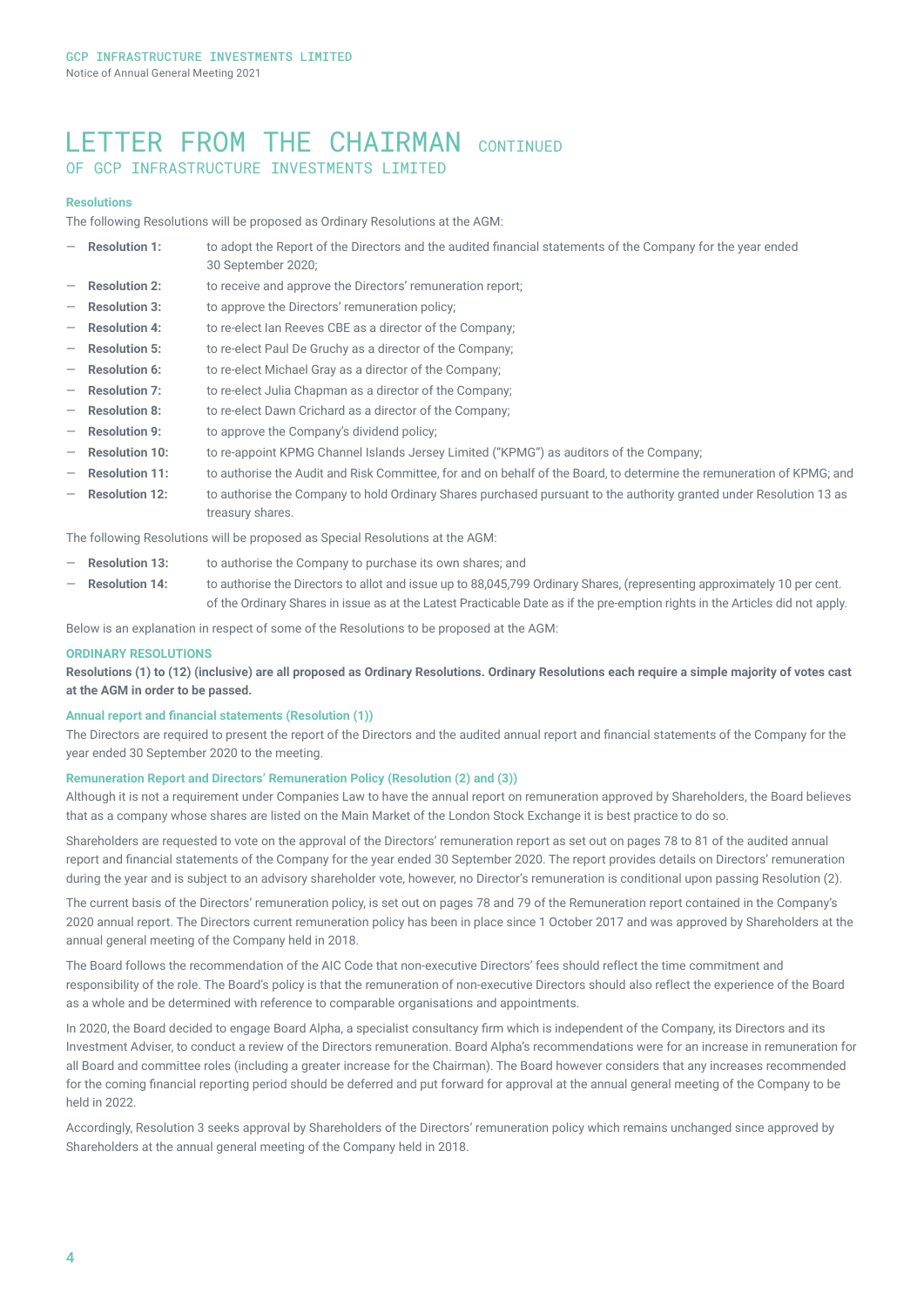#### **Election and re-election of Directors (Resolutions (4) to (8) inclusive)**

The Board consists of six Directors, all of whom are non-executive and are considered to be independent. As previously announced on 17 September 2019, it is intended that David Pirouet will retire after the conclusion of the AGM and therefore has not been put up for re-election. As outlined on pages 5, 73 and 74 of the audited annual report and financial statements for the year ended 30 September 2020, it is intended that, subject to regulatory approval, Steven Wilderspin will be appointed to the Board and take on the role of the Chair of the Audit and Risk Committee after the conclusion of the AGM.

All Directors served throughout the year under review. Under the provisions of the Company's Articles, the Directors retire by rotation with one-third of the Directors submitting themselves for election at each annual general meeting of the Company. The Board recognises that, as a FTSE 250 Company and in line with good corporate governance set out in the AIC Code, all Directors should put themselves forward for re-election every year.

The Board's policy regarding length of service of its Chairman is that, any decisions regarding tenure should factor in the need to maintain continuity and knowledge and the orderly transition of responsibilities and that the independence of the Chair should not be determined solely by time served. Further details can be found on page 71 of the audited annual report and financial statements of the Company for the year ended 30 September 2020.

The Board's policy regarding tenure of service of its Directors is that any decisions regarding tenure should balance the benefits of continuity against the need to periodically refresh the Board composition. The Board considers that length of service will not necessarily compromise the independence or contribution of directors of an investment company.

The Board recommends that each Director standing for re-election should be re-elected based on such Director's professional qualifications and experience (as more fully described in each Director's biographical details below). The Board believes that each Director standing for re-election continues to be effective and demonstrates commitment to his/her respective role and that their re-appointment is important to the overall long-term sustainable success of the Company.

#### Ian Reeves CBE, CCMI, FCInstCES, FRSA, FINSTD (Chairman)

Ian Reeves CBE, a Jersey resident, is the CEO and co-founder of Synaps International Limited, the Senior Independent Director of Triple Point Social Housing REIT plc and a Director of several other private companies. He is also visiting professor of Infrastructure Investment and Construction at The Alliance Manchester Business School. Ian was founder and Chairman of High-Point Rendel Group plc, president and CEO of Cleveland Bridge, Chairman of McGee Group, and Chairman of the London regional council of the CBI. He was made a Commander of the Most Excellent Order of the British Empire (CBE) in 2003 for his services to business and charity. Ian has served as a Director since 15 June 2010. Ian is a member of the Company's Investment Committee, Management Engagement Committee and Chair of the Nomination Committee.

Based on the outcome of the Board performance evaluation process, the Board believes that Ian Reeves CBE continues to make valuable contributions to the Company using his experience and expertise in infrastructure, has exercised his judgement and expressed his opinions in an independent manner and continues to be independent regardless of his length of service.

#### Paul De Gruchy

Paul De Gruchy, a UK resident, is a qualified Jersey Advocate with 20 years' experience in financial services law. Paul was previously the Head of Legal for BNP Paribas Jersey within the UK offshore area. He has extensive experience in the financial services sector, in the area of offshore funds. He has held senior positions at the Jersey Economic Development Department, where he was the Director responsible for finance industry development, and the Jersey Financial Services Commission. Paul has served as a Director since 7 February 2014. Paul is a member of the Company's Audit and Risk Committee and Chair of the Management Engagement Committee.

#### Michael Gray FCIBS, AMCT, DIP IoD

Michael Gray, a Jersey resident, is a qualified corporate banker and corporate treasurer. Michael was most recently the Regional Managing Director, Corporate Banking for RBS International, based in Jersey but with responsibility for The Royal Bank of Scotland's Corporate Banking Business in the Crown Dependencies and British Overseas Territories.

In a career spanning 31 years with The Royal Bank of Scotland Group plc, Michael has undertaken a variety of roles, including that of an auditor and has extensive general management and lending experience across a number of industries. He is also a non-executive director of Jersey Finance Limited, the promotional body for the finance sector in Jersey, and of a Main Market listed company, JTC Plc. Michael has served as a Director since 1 October 2015. Michael is Chair of the Company's Investment Committee and a member of the Company's Management Engagement Committee.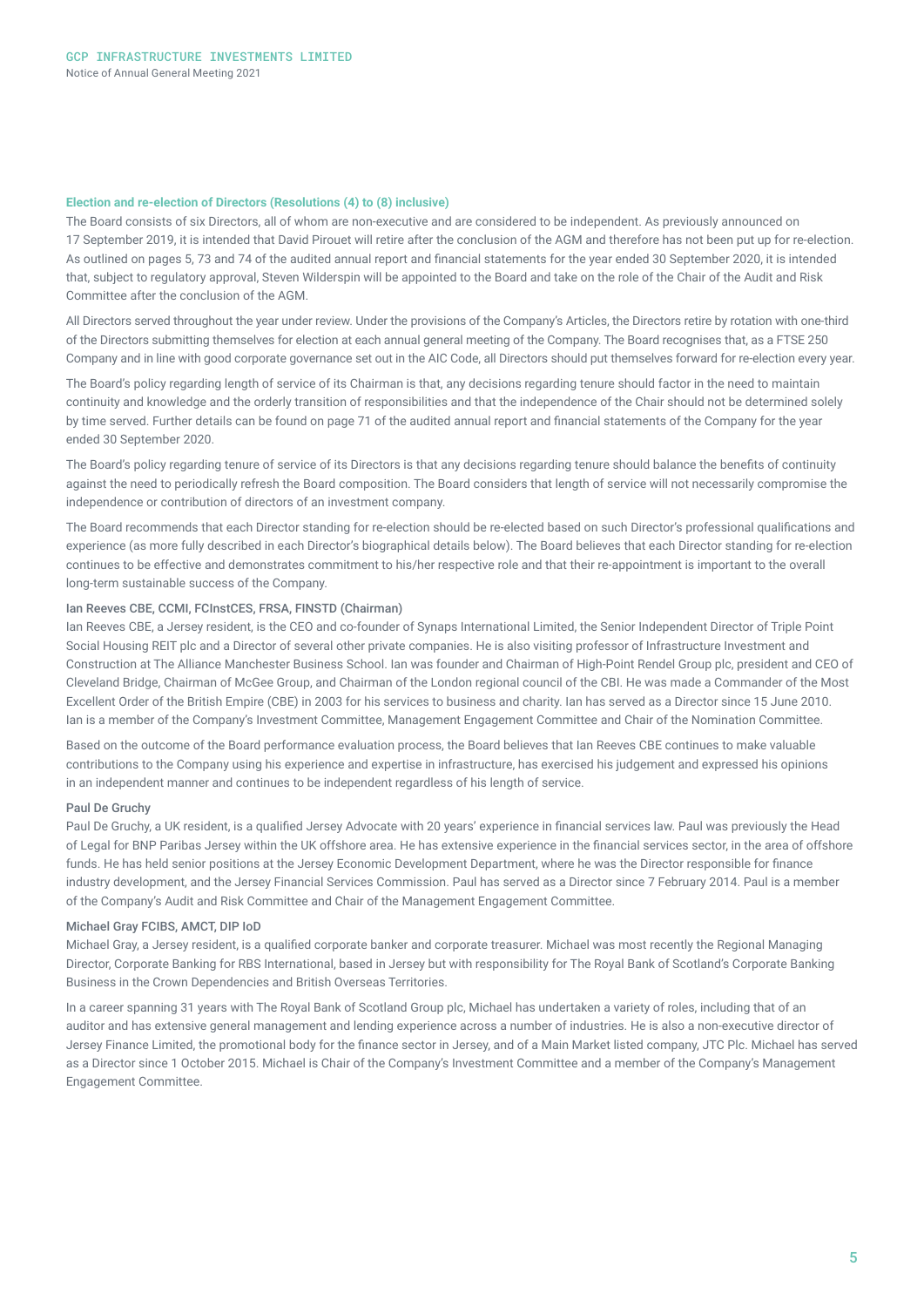## LETTER FROM THE CHATRMAN CONTINUED OF GCP INFRASTRUCTURE INVESTMENTS LIMITED

#### **ORDINARY RESOLUTIONS** continued

#### **Election and re-election of Directors (Resolutions (4) to (8) inclusive)** continued

#### Julia Chapman

Julia Chapman, a Jersey resident, is a solicitor qualified in England & Wales and Jersey with over 25 years' experience in the investment fund and capital markets sector. Having trained with Simmons & Simmons in London, Julia moved to Jersey to work for Mourant du Feu (now known as Mourant) and became a partner in 1999. Julia was then appointed general counsel to Mourant International Finance Administration (which provided services to alternative investment funds). Julia serves on the board of three other Main Market listed companies, Henderson Far East Income Limited, BH Global Limited and Sanne Group PLC. Julia has served as a Director since 1 October 2015. Julia is the Company's Senior Independent Director and a member of the Company's Investment Committee, Nomination Committee and Management Engagement Committee.

#### Dawn Crichard FCA

Dawn Crichard, a Jersey resident, is a Fellow of the Institute of Chartered Accountants of England and Wales with over 20 years' experience in senior Chief Financial Officer and Financial Director positions. Having qualified with Deloitte, Dawn moved into the commercial sector and was Chief Financial Officer of a large private construction group for twelve years. Following this, Dawn was appointed as Chief Financial Officer for Bathroom Brands plc. Her broad accounting and commercial experience includes establishing new group head offices, mergers, acquisitions, refinancing and restructuring.

Dawn has served as a Director since 16 September 2019. Dawn is a member of the Company's Audit and Risk Committee and Management Engagement Committee and has been allocated specific responsibility for the consideration of environmental and social matters, including the development of metrics and working towards meeting Task Force on Climate-related Financial Disclosures ("TFCD") recommendations.

Any election (or retirement) of Directors will be made in accordance with Jersey regulatory requirements.

#### **Approval of the Company's dividend payment policy (Resolution (9))**

The Company's policy is to pay dividends on a quarterly basis, with dividends declared in January, April, July, and October and usually paid in or around March, June, September and December in each financial period. As the last dividend in respect of any financial period is payable prior to the relevant annual general meeting, it is declared as an interim dividend and accordingly, there is no final dividend payable.

The Board is conscious that this means that Shareholders will not be given the opportunity to vote on the payment of a final dividend. Accordingly, it has been decided that Shareholders will be asked to confirm their approval of the Company's dividend policy to continue to pay quarterly interim dividends which the Directors have determined will be a target of 7.0 pence per Ordinary Share with effect from the financial year commencing 1 October 2020 as set out on page 17 of the audited annual report and financial statements of the Company for the year ended 30 September 2020.

#### **Resolution 10 and 11 – To re-appoint KPMG Channel Islands Jersey Limited ("KPMG") as auditors of the Company and to authorise the Audit and Risk Committee to determine the remuneration of the Auditor**

At each general meeting at which the Company's financial statements are presented to its members, the Company is required to appoint an auditor to serve from the conclusion of that meeting until the conclusion of the next such meeting. The Board, on the recommendation of the Audit and Risk Committee, recommends the re-appointment of KPMG. Resolution 11 gives authority to the Audit and Risk Committee to determine the Auditor's remuneration.

#### **Approval of authority to hold treasury shares (Resolution (12))**

The Companies Law allows companies to hold shares acquired by market purchase as treasury shares, rather than having to cancel the shares. This gives the Company the ability to reissue shares quickly and cost efficiently, thereby improving liquidity and providing the Company with additional flexibility in the management of its capital base. Subject to Resolution (13) being passed, Resolution (12) gives authority to the Company to hold Ordinary Shares purchased pursuant to Resolution (13) as treasury shares. Treasury shares may be subsequently cancelled or sold for cash in the market.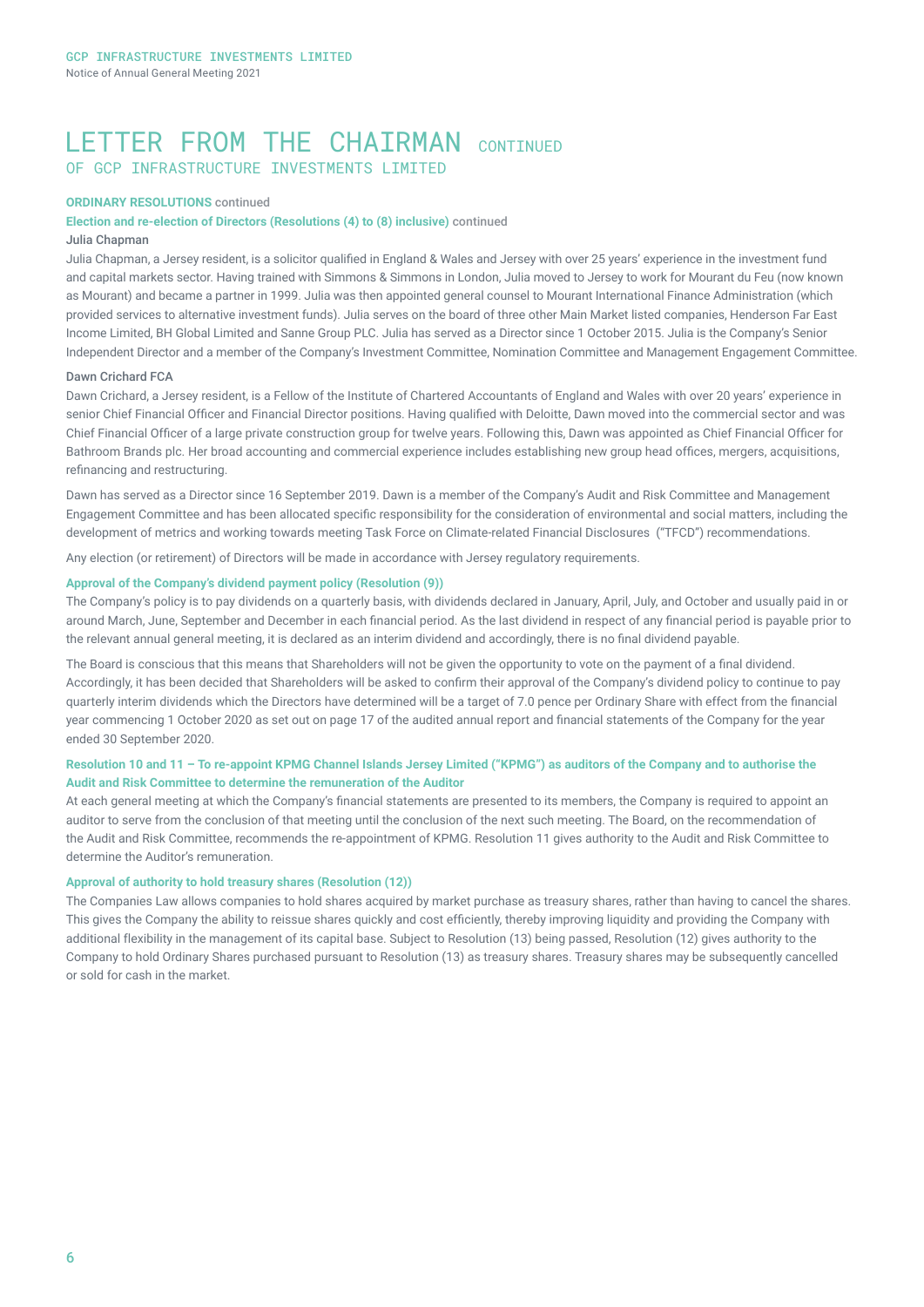#### **SPECIAL RESOLUTIONS**

**Resolutions (13) and (14) are proposed as Special Resolutions. A Special Resolution requires a majority of at least two-thirds of Shareholders entitled to vote and present in person or by proxy to vote in favour in order for it to be passed.** 

#### **Approval of the market purchases of Ordinary Shares (Resolution (13))**

The Directors may consider repurchasing Ordinary Shares in the market if they believe it to be in Shareholders' interests as a whole and as a means of correcting any imbalance between supply of and demand for the Ordinary Shares.

The Directors will only make such repurchases through the market at prices (after allowing for costs) below the relevant prevailing published NAV per Ordinary Share in accordance with guidelines established from time-to-time by the Board. Purchases of Ordinary Shares may be made only in accordance with the Companies Law, the Listing Rules, the Disclosure Guidance and Transparency Rules and the Market Abuse Regulation. The maximum price that may be paid by the Company on the repurchase of any Ordinary Shares pursuant to such a general authority is the higher of (i) 105 per cent. of the average of the middle market quotations for the Ordinary Shares for the five Business Days immediately preceding the date of purchase; and (ii) that stipulated by the regulatory technical standards adopted by the EU pursuant to the Market Abuse Regulation from time to time.

Shareholders should note that the purchase of Ordinary Shares by the Company is at the absolute discretion of the Directors and is subject to the working capital requirements of the Company and the amount of cash available to the Company to fund such purchases.

The authority sought would replace the authority given to the Directors on 13 February 2020. The maximum number of Ordinary Shares authorised to be purchased pursuant to this authority would be 131,980,653 representing approximately 14.99 per cent. of the total number of Ordinary Shares in issue as at the Latest Practicable Date, and the maximum and minimum prices to be paid for such shares are stated in the Resolution.

#### **Disapplication of pre-emption rights (Resolution (14))**

To ensure the Company remains well positioned to take advantage of appropriate investment opportunities as and when they arise, particularly where it may not be possible to fund such opportunities through the Company's available resources at the time, it is seeking Shareholder approval to enable it to create a new share issuance programme (the "2021 Placing Programme") for up to 88,045,799 Ordinary Shares in aggregate, representing approximately 10 per cent. of the Ordinary Shares in issue as at the Latest Practicable Date.

The Company, can issue up to 20 per cent. of the same class of share without being obliged to publish a prospectus, subject to certain restrictions regarding public offerings. The Company therefore does not intend to publish a prospectus in connection with the 2021 Placing Programme.

In order for the Directors to continue to have the authority, in certain circumstances, to issue equity securities (as defined in the Articles) for cash free of the pre-emption rights conferred by the Articles ("Pre-Emption Rights"), such Pre-Emption Rights must be disapplied. Shareholders are therefore being asked to approve, by way of Special Resolution at the Annual General Meeting, the disapplication of the Pre-Emption Rights in respect of the issue of equity securities up to 88,045,799 Ordinary Shares, representing approximately 10 per cent. of the Ordinary Shares in issue as at the Latest Practicable Date). The authority sought in this Resolution (14) is a standalone general authority in standard form.

#### **Details of the 2021 Placing Programme**

The Company, through its Investment Adviser, continues to see attractive investment opportunities in the UK infrastructure market. In order to position the Company to take advantage of such opportunities as and when they arise, particularly where it may not be possible to fund such opportunities through the Company's available resources at the time, the Directors believe it is appropriate for the Company to implement the 2021 Placing Programme, noting a background of continuing demand for the Company's Ordinary Shares. As at 31 December 2020 the Company's Ordinary Shares traded at a premium of 4.8 per cent. to their prevailing Net Asset Value ("NAV").

The Directors believe the 2021 Placing Programme will have the following benefits for Shareholders:

- the Company will be able to raise additional capital promptly, enabling it to take advantage of current and future investment opportunities, thereby further diversifying its investment portfolio, both by number of investments and by sector;
- an increase in the market capitalisation of the Company will help to make the Company attractive to a wider investor base;
- it is expected that the secondary market liquidity in the Ordinary Shares will be further enhanced as a result of a larger and more diversified shareholder base. The 2021 Placing Programme will partially satisfy market demand for Ordinary Shares from time to time and improve liquidity in the market for Ordinary Shares; and
- the Company's fixed running costs will be spread across a wider shareholder base, thereby reducing the ongoing costs ratio.

Shareholders are therefore being asked to approve by way of a Special Resolution the disapplication of the pre-emption rights in the Articles in respect of the issue of up to 88,045,799 Ordinary Shares pursuant to the 2021 Placing Programme.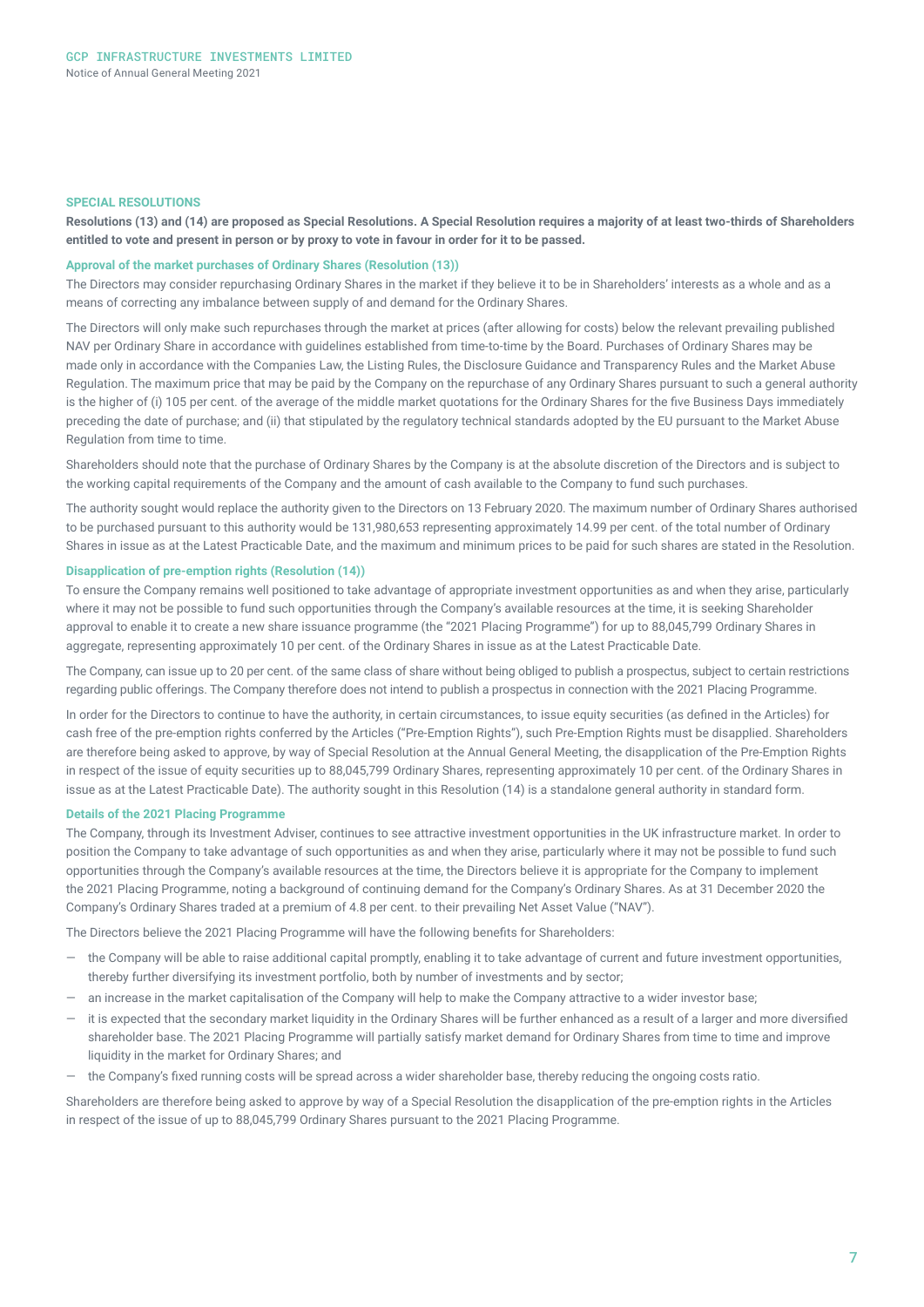## LETTER FROM THE CHATRMAN CONTINUED OF GCP INFRASTRUCTURE INVESTMENTS LIMITED

#### **SPECIAL RESOLUTIONS** continued

#### **Details of the 2021 Placing Programme** continued

It is intended the 2021 Placing Programme will be implemented by way of a series of non-pre-emptive placings (rather than pre-emptive open offers and/or offers for subscription). In the event that the Company determines to issue shares by way of pre-emptive open offers and/or offers for subscription, a prospectus will be published by the Company in relation to such possible future offers.

Any Ordinary Shares issued pursuant to the 2021 Placing Programme will be issued at a minimum issue price equal to the prevailing NAV per Ordinary Share at the time of allotment together with a premium intended at least to cover the costs and expenses of the relevant placing or issue of Ordinary Shares (including, without limitation, any placing commissions) and the initial investment of the amounts raised. The issue price in respect of each relevant placing or issue of Ordinary Shares will be determined on the basis described above to cover the costs and expenses of each placing or issue and thereby avoid any dilution of the NAV of the then existing Ordinary Shares held by Shareholders.

The 2021 Placing Programme will be flexible and may have a number of closing dates. The 2021 Placing Programme will not be underwritten.

The Ordinary Shares will be issued in registered form and may be held in certificated or uncertificated form. Temporary documents of title will not be issued pending the dispatch of definitive certificates for the Ordinary Shares. The new Ordinary Shares will rank equally with existing Ordinary Shares, including as to any right to receive dividends (save for any dividends or other distributions declared, made or paid on the Ordinary Shares by reference to a record date prior to the allotment of the relevant new Ordinary Shares).

As at the Latest Practicable Date prior to the publication of this Circular, there were 880,457,993 Ordinary Shares in issue. If 88,045,799 million Ordinary Shares (being the maximum number of Ordinary Shares available under the 2021 Placing Programme) were to be issued pursuant to the 2021 Placing Programme, the issued share capital following the closing of the 2021 Placing Programme would have increased by approximately 10 per cent. (ignoring the effect of any Ordinary Shares issued in lieu of any entitlement to receive dividends or otherwise than pursuant to the 2021 Placing Programme). On this basis, if an existing Shareholder did not acquire any Ordinary Shares in the 2021 Placing Programme, his or her proportionate voting interest in the Company would be diluted by approximately 9.09 per cent. However, as stated above, the issue price in respect of each relevant placing or issue of Ordinary Shares will be determined so as to cover the costs and expenses of each placing and thereby avoid any dilution of the NAV of the existing Ordinary Shares.

#### **Action to be taken**

The action to be taken in respect of the AGM depends on whether you hold your Ordinary Shares in certificated form or in uncertificated form (that is, in CREST).

#### **Certificated Shareholders**

Please check that you have received a Form of Proxy for use in respect of the AGM with this document.

**Whether or not you propose to attend the AGM in person, you are strongly encouraged to complete, sign and return your Form of Proxy in accordance with the instructions printed thereon as soon as possible, but in any event so as to be received by the Registrar at Link Market Services (Jersey) Limited, 12 Castle Street, St Helier, Jersey JE2 3RT no later than 11.00 a.m. (GMT) on 8 February 2021.**

Submission of the Form of Proxy will enable your vote to be counted at the AGM in the event of your absence. The completion and return of the Form of Proxy will not prevent you from attending and voting at the AGM, or any adjournment thereof, in person should you wish to do so.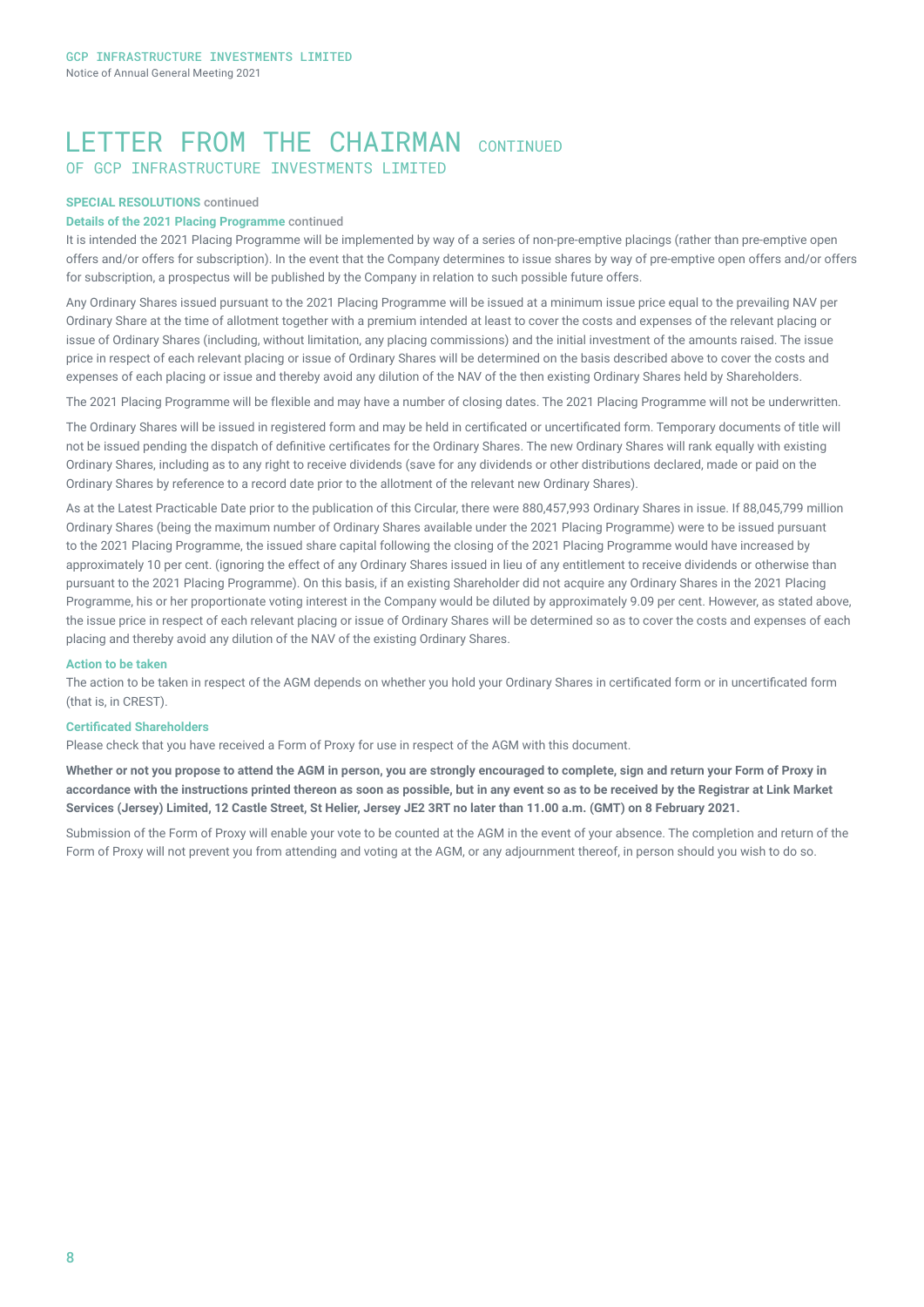#### **Uncertificated Shareholders**

CREST members can appoint proxies using the CREST electronic proxy appointment service and transmit a CREST Proxy Instruction in accordance with the procedures set out in the CREST Manual (available via **www.euroclear.com/CREST**).

**Whether or not you propose to attend the AGM in person, you are strongly encouraged to complete your CREST Proxy Instruction in accordance with the procedures set out in the CREST Manual as soon as possible, but in any event so as to be received by the Registrar, CREST ID RA10, no later than 11.00 a.m. (GMT) on 8 February 2021.**

This will enable your vote to be counted at the AGM in the event of your absence. The completion and return of the CREST Proxy Instruction will not prevent you from attending and voting at the AGM, or any adjournment thereof, in person should you wish to do so.

#### **Recommendation**

The Board considers all of the Resolutions to be in the best interests of Shareholders as a whole and recommends that you vote in favour of the Resolutions, as the director who holds an interest in shares intends to arrange to do so in respect of his and his family's interests, currently representing 0.07 per cent. of the issued share capital of the Company.

Yours faithfully,

**Ian Reeves CBE**  Chairman

For and on behalf of GCP Infrastructure Investments Limited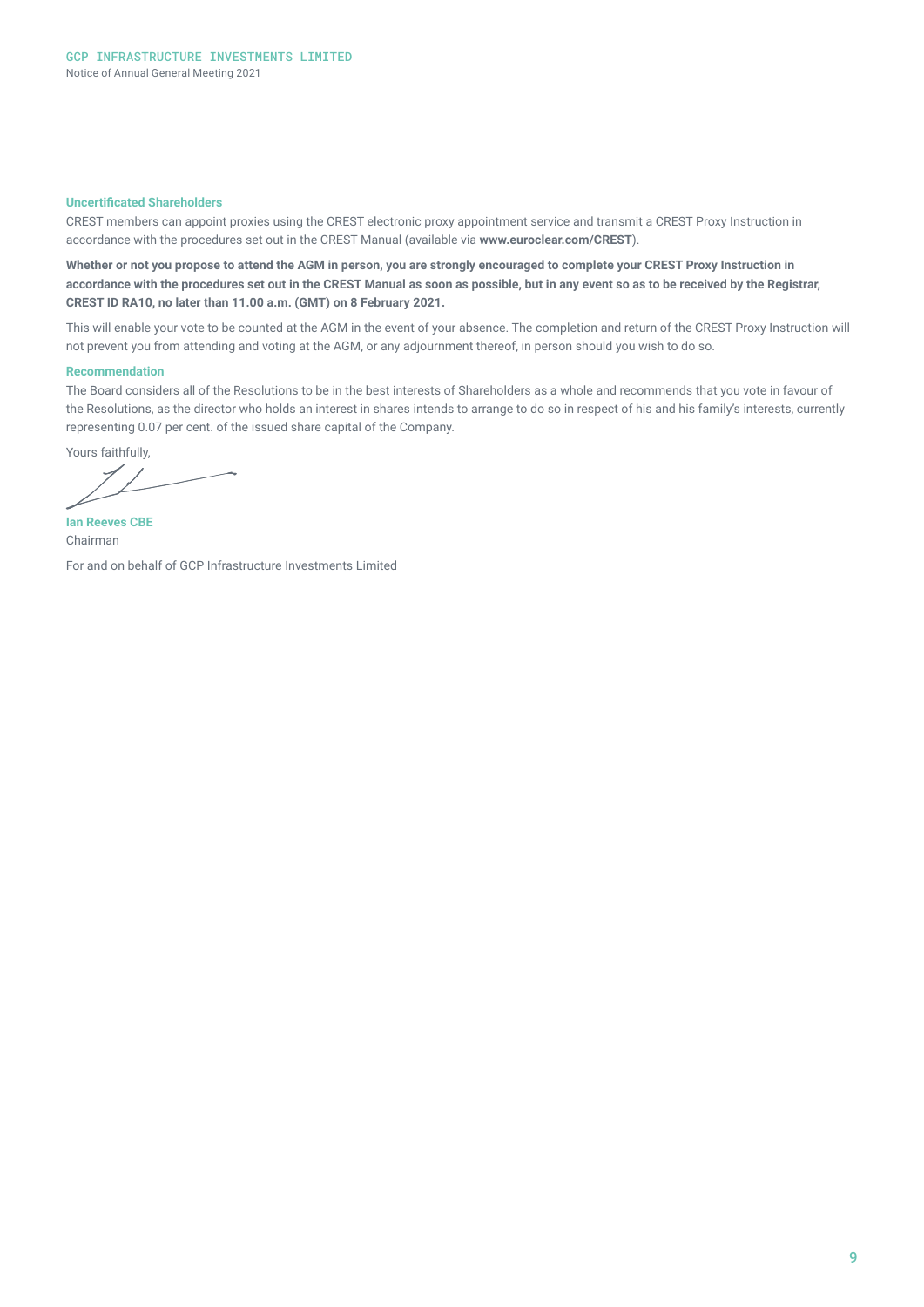## NOTICE OF ANNUAL GENERAL MEETING

**NOTICE IS GIVEN** that an Annual General Meeting of GCP Infrastructure Investments Limited (the "Company") will be held at 12 Castle Street, St Helier, Jersey JE2 3RT on 10 February 2021 at 11.00 a.m. (GMT) to consider and, if thought fit, pass the following resolutions, of which Resolutions (1) to (12) (inclusive) will be proposed as Ordinary Resolutions and Resolutions (13) and (14) shall be proposed as Special Resolutions.

#### **ORDINARY RESOLUTIONS**

- 1. **THAT** the Report of the Directors of the Company (the "Directors") and the audited financial statements for the year ended 30 September 2020 be received and adopted.
- 2. **THAT** the Directors' remuneration report, as set out in the annual report and financial statements of the Company for the year ended 30 September 2020 be received and approved.
- 3. **THAT** the Directors' remuneration policy set out in the annual report and financial statements of the Company for the year ended 30 September 2020 be approved.
- 4. **THAT** Ian Reeves CBE be re-elected as a director of the Company.
- 5. **THAT** Paul de Gruchy be re-elected as a director of the Company.
- 6. **THAT** Michael Gray be re-elected as a director of the Company.
- 7. **THAT** Julia Chapman be re-elected as a director of the Company.
- 8. **THAT** Dawn Crichard be re-elected as a director of the Company.
- 9. **THAT** the Company's dividend policy to continue to pay quarterly interim dividends per financial period. which the Directors have determined will be a target of 7.0 pence per Ordinary Share with effect from the financial year commencing 1 October 2020 as set out on page 17 of the annual report and financial statements of the Company for the year ended 30 September 2020.
- 10. **THAT** KPMG Channel Islands Jersey Limited be re-appointed as Auditors to the Company to hold office from the conclusion of the Annual General Meeting to the conclusion of the next annual general meeting at which financial statements are laid before the Company.
- 11. **THAT** the remuneration of KPMG Channel Islands Jersey Limited be determined by the Audit and Risk Committee.
- 12. **THAT,** conditional on the passing of Resolution (13), the Company be authorised to hold Ordinary Shares purchased pursuant to the authority granted under Resolution (13) as treasury shares.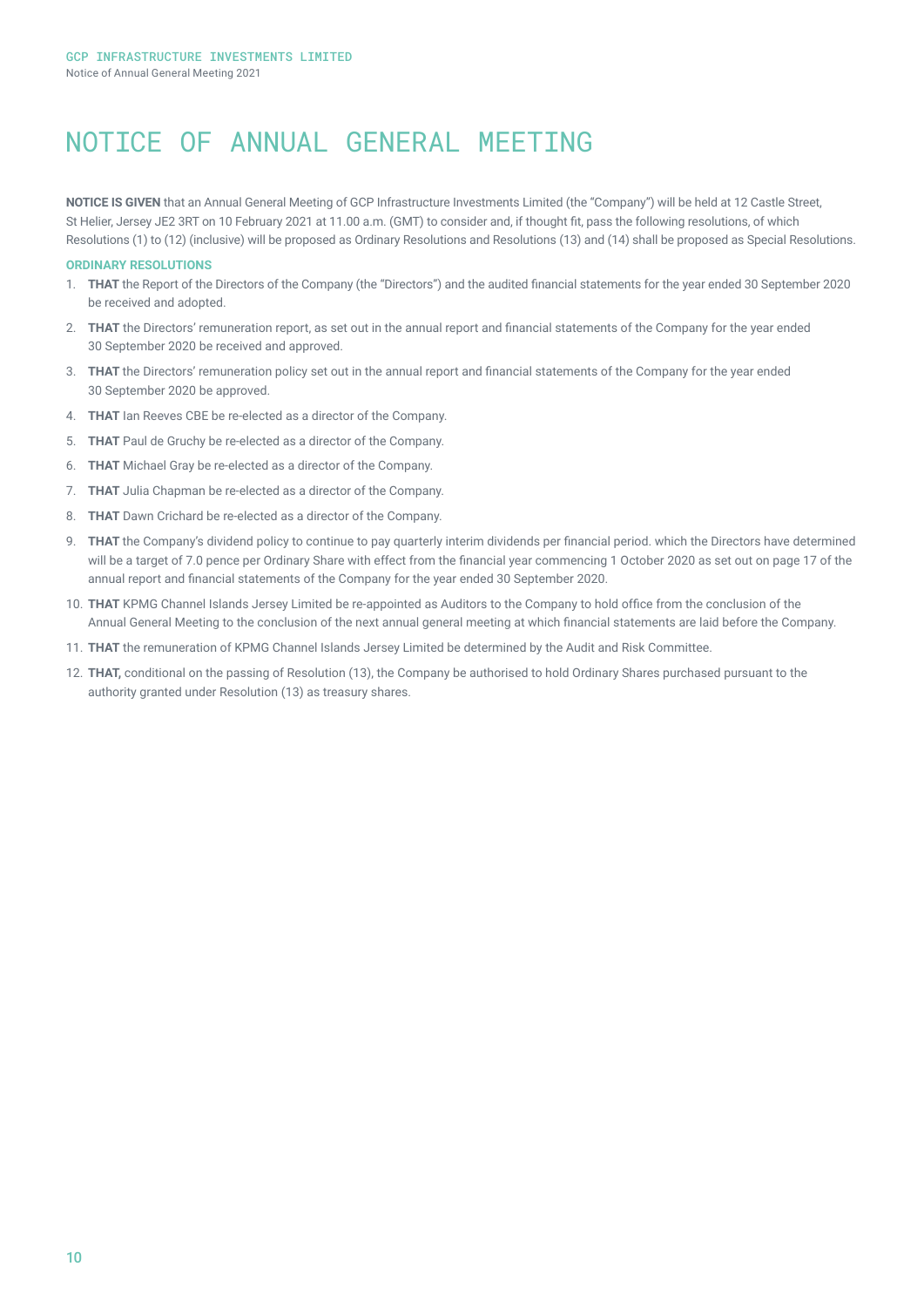#### **SPECIAL RESOLUTIONS**

- 13. **THAT,** in substitution for all existing authorities, the Company be generally and unconditionally authorised to make market purchases of up to 131,980,653 Ordinary Shares (representing approximately 14.99 per cent. of the issued share capital as at the Latest Practicable Date prior to the publication of this Notice of Annual General Meeting) in accordance with the Articles on such terms as the Directors think fit, provided that:
	- a) the minimum price, exclusive of any expenses, which may be paid for each Ordinary Share is one pence per Ordinary Share; and
	- b) the maximum price, exclusive of any expenses, which may be paid for each Ordinary Share is an amount equal to the higher of:
		- i) 105 per cent. of the average of the middle market quotations for an Ordinary Share (as derived from the Daily Official List of London Stock Exchange plc) for the five Business Days immediately preceding the day on which the Ordinary Share is contracted to be purchased; and
		- ii) that stipulated by the regulatory technical standards adopted by the EU pursuant to the Market Abuse Regulation; and
	- c) the authority hereby conferred shall expire, unless previously revoked or varied, at the conclusion of the Company's annual general meeting in 2022, except in relation to the purchase of Ordinary Shares the contract for which was concluded before the expiry of this authority and which will or may be executed wholly or partly after such expiry.
- 14. **THAT**, in substitution for all previous authorities, the Directors of the Company be and are hereby generally and unconditionally authorised to allot and issue an aggregate of up to 88,045,799 Ordinary Shares for cash (representing approximately 10 per cent. of the issued share capital at the Latest Practicable Date prior to the publication of this Notice of Annual General Meeting) as if any pre-emption rights conferred by the Articles did not apply to such allotment and issue, such authority to expire after the conclusion of the Company's annual general meeting in 2022, or, if earlier, 5.00 p.m. on 10 May 2022 (unless previously renewed, varied or revoked by the Company in general meeting) save that the Company may at any time prior to the expiry of such authority, make an offer or enter into an agreement which would, or might, require Ordinary Shares to be allotted and issued (and/or sold from treasury) after the authority expires and the Directors may allot and issue Ordinary Shares under any such offer or agreement as if such authority had not expired.

By order of the Board of Directors

**Apex Financial Services (Alternative Funds) Limited**

Company Secretary

8 January 2021

#### **Registered Office**

12 Castle Street St Helier Jersey

JE2 3RT

Defined terms used in this Notice of AGM shall bear the same meanings as those ascribed to them in the Circular issued by the Company to the Shareholders dated 8 January 2021.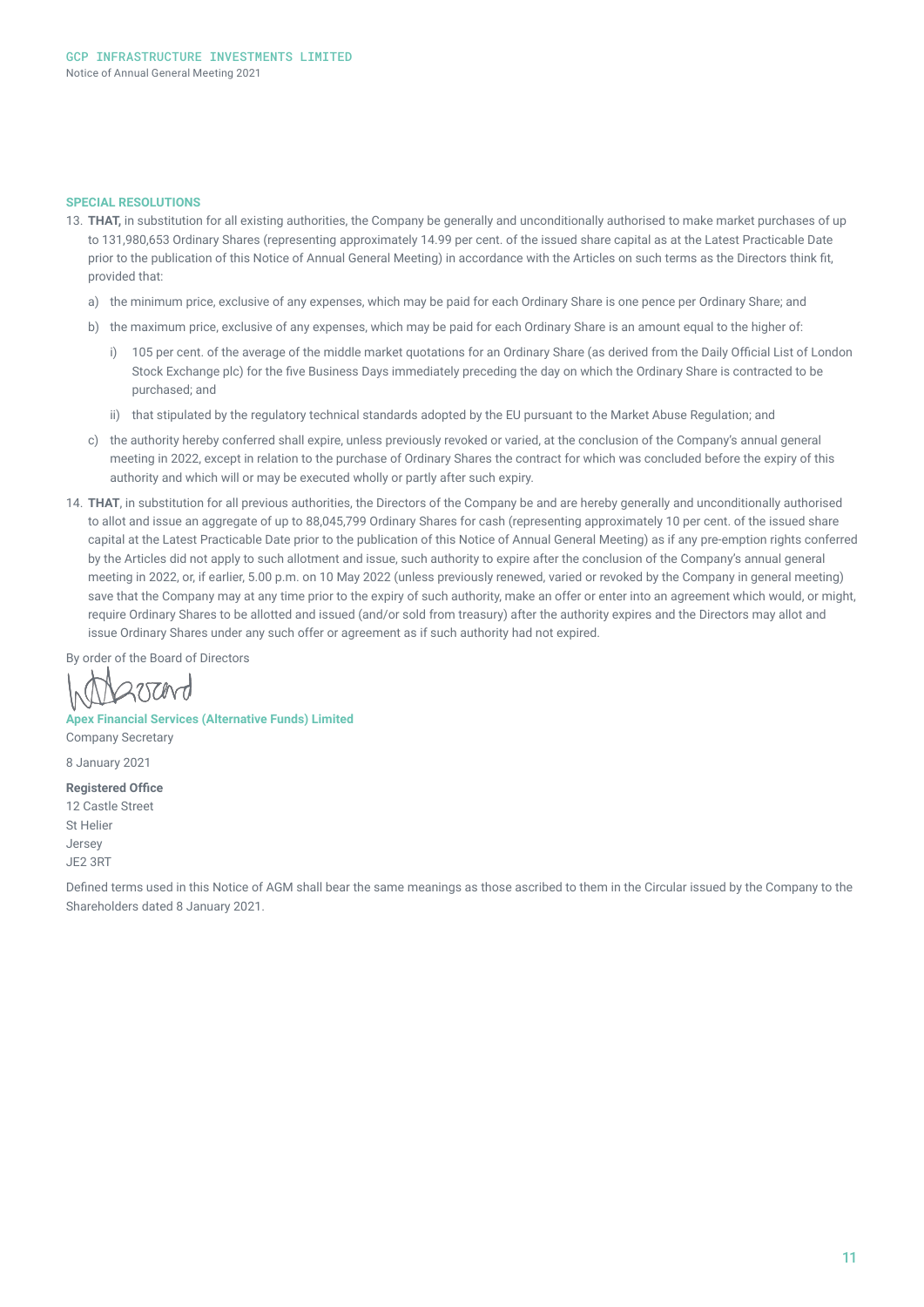## DEFINITIONS

The following definitions apply throughout this document, unless the context requires otherwise:

 $^{\prime\prime}$  $\triangle$ IC'

AIC Code of Corporate Governance published in 2019

"Annual General Meeting" or "AGM"

the annual general meeting of the Company to be held at 12 Castle Street, St Helier, Jersey JE2 3RT at 11.00 a.m. (GMT) on 10 February 2021 convened by the Notice of Annual General Meeting (including any adjournment thereof), and at which the Resolutions will be proposed "Articles" the articles of association of the Company in force from time to time "Board" the board of Directors of the Company "Business Day" a day (except Saturday or Sunday on which banks in the City of London and Jersey are normally open for business or such other

day as the Directors determine "Circular"

this document, including the Notice of the AGM

"Companies Law"

the Companies (Jersey) Law 1991, as amended, and any subsidiary legislation from time to time made thereunder, including any statutory modifications or re-enactments for the time being in force

"Company" GCP Infrastructure Investments Limited, a company incorporated in Jersey with registered number 105775

"CREST"

the system of paperless settlement of trades in securities and the holding of uncertificated securities operated by Euroclear UK & Ireland Limited in accordance with the Uncertificated Securities Regulations 2001 (SI 2001/3755)

"CREST Manual" the manual, as amended from time to time, produced by Euroclear UK & Ireland Limited describing the CREST system and supplied by Euroclear UK & Ireland Limited to users and participants thereof "CREST Proxy Instruction" a proxy instruction message submitted through CREST in accordance with the CREST Manual (available via **www.euroclear.com/CREST**) "C Shares" C shares of £0.01 each in the capital of the Company "Deferred Shares" Deferred shares of £0.01 in the capital of the Company "Directors" the directors of the Company from time to time "Disclosure Guidance and Transparency Rules" the disclosure guidance and transparency rules made by the Financial Conduct Authority under Part VI of FSMA "Form of Proxy" the form of proxy which accompanies this document for use by Shareholders who hold their Ordinary Shares in certificated form in relation to voting at the Annual General Meeting "FSMA" the Financial Services and Markets Act 2000 of the United Kingdom (as amended) "GMT" Greenwich Mean Time "Latest Practicable Date" 4 January 2021

"Listing Rules" the listing rules made by the FCA pursuant to Part VI of FSMA "London Stock Exchange" London Stock Exchange Group plc "Market Abuse Regulation" the EU Market Abuse Regulation (596/2014) "Notice of Annual General Meeting" the notice of the Annual General Meeting set out at the end of this document "Ordinary Resolution" a resolution passed by a simple majority of the votes of the Shareholders entitled to vote and voting in person or by proxy at the Annual General Meeting "Ordinary Shares" ordinary shares of £0.01 each in the capital of the Company "Registrar" Link Market Services (Jersey) Limited of 12 Castle Street, St Helier, Jersey JE2 3RT "Resolutions" the resolutions to be proposed at the Annual General Meeting "Shareholder(s)" a holder or holders of Ordinary Shares and C Shares (if applicable) in the Company "Special Resolution" a resolution of the Company passed as a special resolution in accordance with the Companies Law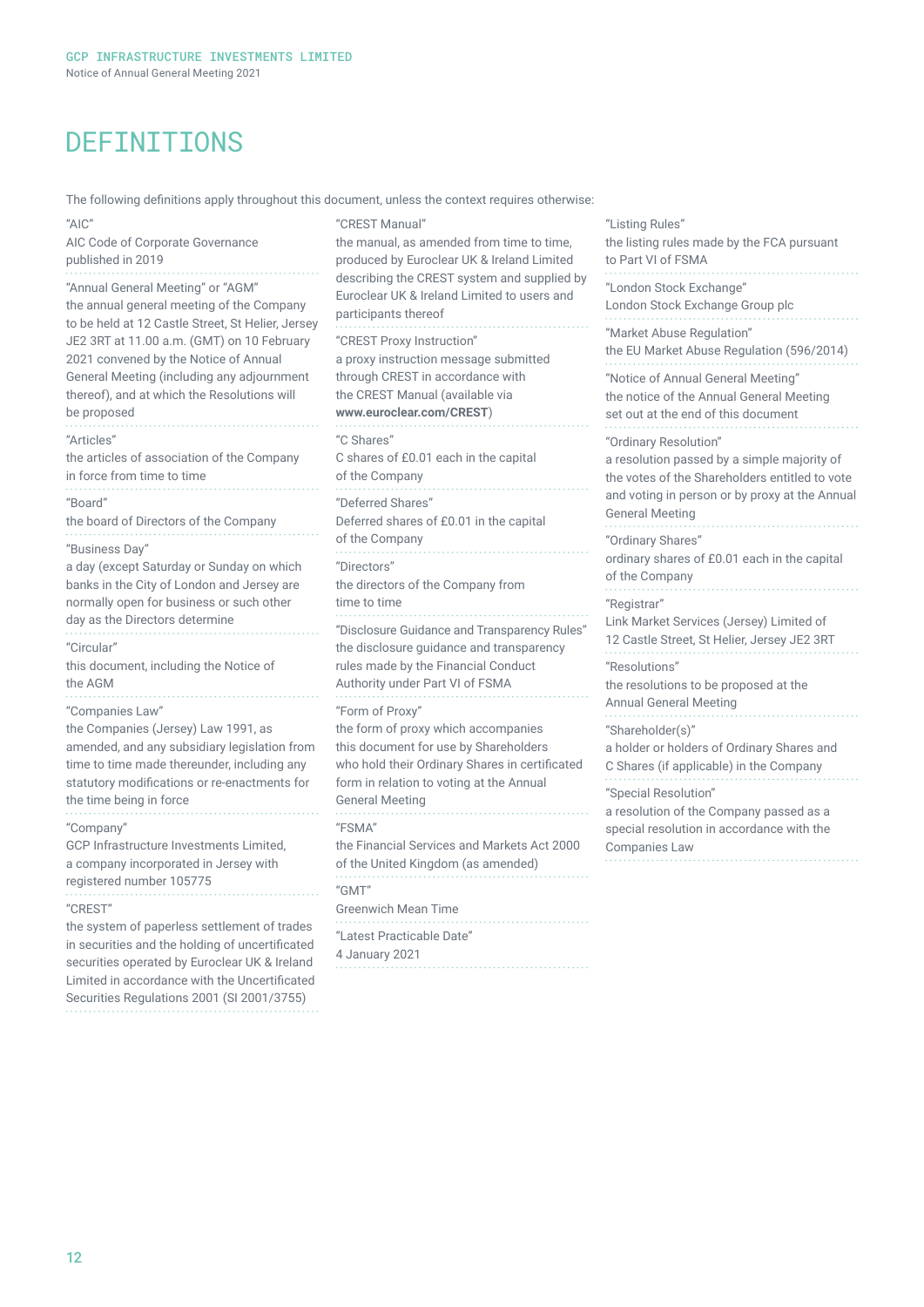## **NOTES**

1. A Shareholder is entitled to appoint one or more proxies to exercise all or any of the shareholder's rights to attend, speak and vote at the AGM. A proxy need not be a Shareholder of the Company and a Shareholder may appoint more than one proxy in relation to a meeting to attend, speak and vote on the same occasion provided that each proxy is appointed to exercise the rights attached to a different share or shares held by a Shareholder. To appoint more than one proxy, the proxy form should be photocopied and the name of the proxy to be appointed indicated on each form together with the number of shares that such proxy is appointed in respect of.

In view of the Covid-19 Measures, we are strongly urging all Shareholders to appoint the chair of the AGM as their proxy. Those who wish to ask a question of the Board relating to the business of the meeting can do so by sending an email to jerseyinfracosec@apexfs.com.

- 2. In accordance with Article 40 of the Companies (Uncertificated Securities) (Jersey) Order 1999, for the purpose of serving the Notice of Annual General Meeting, the Company has fixed close of business on 29 December 2020 as the record date for determining the Shareholders entitled to receive notice of the Annual General Meeting and the Form of Proxy, so that such persons entered on the Company's register of members at that time are the persons so entitled.
- 3. A Form of Proxy is enclosed with this circular. In order to be valid any proxy form or other instrument appointing a proxy must be returned duly completed by one of the following methods to be received no later than 11.00 a.m. (GMT) on 8 February 2021:
	- ― **(for certificated shareholders)** In hard copy form by post, by courier, or by hand to the following address:

Link Market Services (Jersey) Limited 12 Castle Street St Helier Jersey JE2 3RT Channel Islands

To direct your proxy on how to vote on the resolutions, mark the appropriate box on your proxy form with an 'X'. To abstain from voting on a resolution, select the relevant "Vote withheld" box. A vote withheld is not a vote in law, which means that the vote will not be counted in the calculation of votes for or against the resolution. If no voting indication is given, your proxy will vote or abstain from voting at his or her discretion. Your proxy will vote (or abstain from voting) as he or she thinks fit in relation to any other matter which is put before the AGM.

You may submit your proxy electronically using the share portal service at **http://www.signalshares.com**. You will be asked to enter your Investor Code (IVC) printed on the share certificate and agree to certain terms and conditions. On submission of your vote you will be issued with a reference number. For an electronic proxy appointment to be valid, it must be received by the Registrar no later than 11:00 a.m. (GMT) on 8 February 2021. If not already registered for the share portal you will need your investor code. If you cannot locate your investor code, please contact Link Group's helpline on 0371 664 0300 (calls cost 10 pence per minute plus network extras) (from outside the UK: + 44 (0) 20 8639 3399) between 09.00 a.m and 5.30 p.m on business days.

Submission of a proxy appointment will not preclude a member from attending and voting at the AGM should they wish to do so. Please, however, note the information in the letter from the Chairman regarding the Covid-19 Measures and attendance in person at this year's AGM.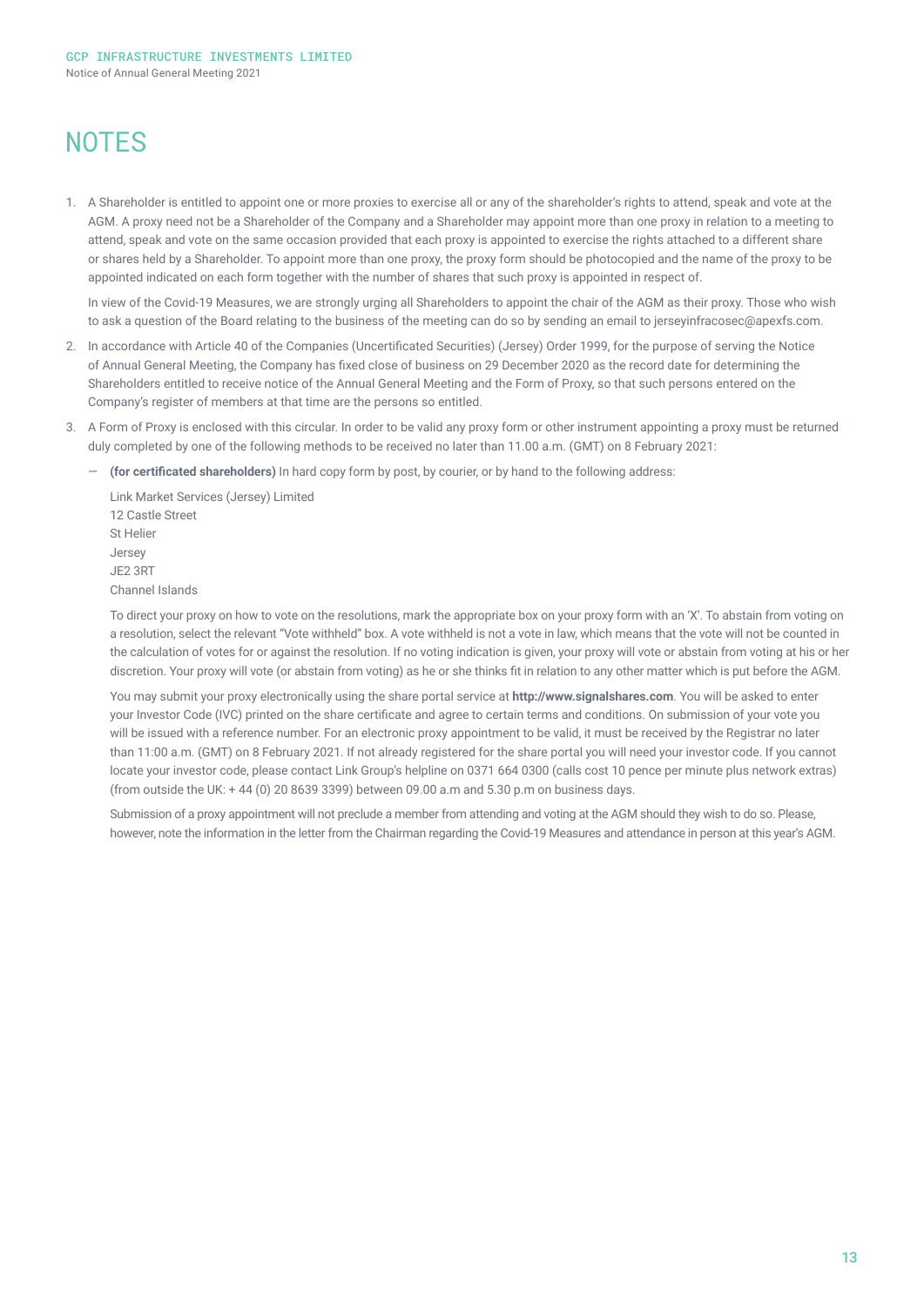## NOTES CONTINUED

#### ― **(for uncertificated shareholders) only** in electronic form through CREST:

CREST members who wish to appoint a proxy or proxies through the CREST electronic proxy appointment service may do so for the AGM and any adjournment(s) of the AGM by using the procedures described in the CREST Manual. CREST personal members or other CREST sponsored members and those CREST members who have appointed a voting service provider(s) should refer to their CREST sponsor or voting service provider(s), who will be able to take the appropriate action on their behalf.

In order for a proxy appointment or instruction made using the CREST service to be valid, the appropriate CREST Proxy Instruction must be properly authenticated in accordance with Euroclear UK and Ireland Limited's specifications and must contain the information required for such instructions, as described in the CREST Manual. The message, regardless of whether it constitutes the appointment of a proxy or an amendment to the instruction given to a previously appointed proxy must, in order to be valid, be transmitted so as to be received by the Company's agent (ID RA10) by the latest time(s) for receipt of proxy appointments specified in the notice of meeting. For this purpose, the time of receipt will be taken to be the time (as determined by the timestamp applied to the message by the CREST Applications Host) from which the Company's agent is able to retrieve the message by enquiry to CREST in the manner prescribed by CREST. After this time, any change of instructions to proxies appointed through CREST should be communicated to the appointee through other means.

CREST members and, where applicable, their CREST sponsors or voting service provider(s) should note that Euroclear UK and Ireland Limited does not make available special procedures in CREST for any particular messages. Normal system timing and limitations will therefore apply in relation to the input of CREST Proxy Instructions. It is the responsibility of the CREST member concerned to take (or, if the CREST member is a personal CREST member or sponsored member or has appointed a voting service provider(s), to procure that his CREST sponsor or voting service provider(s) take(s)) such action as shall be necessary to ensure that a message is transmitted by means of the CREST system by sections of the CREST manual concerning practical limitations of the CREST system and timings. The Company may treat as invalid a CREST Proxy Instruction in the circumstances set out in Regulation 35(5)(a) of the Uncertificated Securities Regulations 2001 of the United Kingdom, or the relevant provisions of the Companies (Uncertificated Securities) (Jersey) Order 1999.

Submission of a proxy appointment will not preclude a member from attending and voting at the AGM should they wish to do so. Please, however, note the information in the letter from the Chairman regarding the Covid-19 Measures and attendance in person at this year's AGM.

- 4. Pursuant to the Companies (Uncertificated Securities) (Jersey) Order 1999, the Company specifies that only those shareholders registered in the register of members of the Company by close of business on 8 February 2021 shall be entitled to attend and vote at the AGM (or appoint a proxy) in respect of the number of shares registered in their name at that time. Changes to entries on the register of members after close of business on 8 February 2021 shall be disregarded in determining the rights of any person to attend or vote at the AGM (or appoint a proxy).
- 5. **Joint holders:** In the case of joint holders, where more than one of the joint holders purports to appoint a proxy, only the appointment submitted by the most senior holder will be accepted. Seniority is determined by the order in which the names of the joint holders appear in the Company's register of members in respect of the joint holding (the first-named being the most senior).
- 6. **Corporate representatives:** Any corporation which is a Shareholder can appoint one or more corporate representatives who may exercise on its behalf all of its powers as a Shareholder. In the event that a corporation authorises more than one person and more than one of them purports to exercise powers as a Shareholder (a) if they purport to exercise a power in the same way, the power is treated as exercised in that way; and (b) if they do not purport to exercise the power in the same way, the power is treated as not exercised.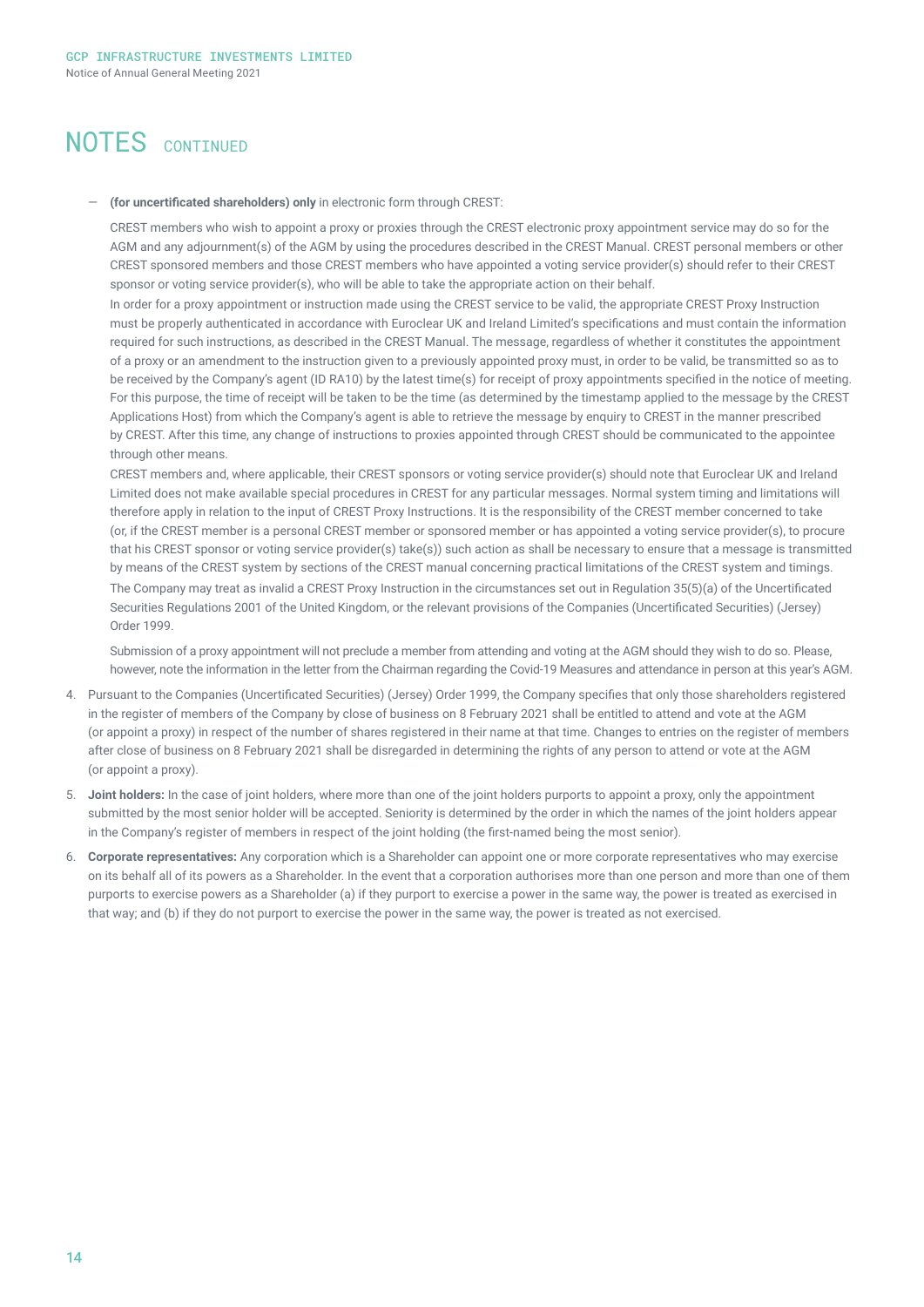7. **Power of attorney:** Any power of attorney or any other authority under which your proxy form is signed (or a duly certified copy of such power or authority) must be returned to the registered office with your proxy form.

#### 8. **Changing or revoking your proxy**

To change your proxy, simply submit a new proxy appointment using the methods set out above. Where you have appointed a proxy using the hard-copy Form of Proxy and would like to make a change using another hardcopy Form of Proxy, please contact the Company's Registrar, Link Market Services (Jersey) Limited, 12 Castle Street, St Helier, Jersey JE2 3RT. If you submit more than one valid proxy appointment, the appointment last received before the latest time for the receipt of proxies will take precedence.

In order to revoke a proxy appointment, you will need to inform the Company by sending a signed hard copy notice clearly stating your intention to revoke your proxy appointment to the Company's Registrar. In the case of a Shareholder which is a company, the revocation notice must be executed under its common seal or signed on its behalf by an officer of the company or an attorney or other representative of the company. Any power of attorney or any other authority under which the revocation notice is signed (or a duly certified copy of such power or authority) must be included with the revocation notice. No other methods of communication will be accepted. In particular, you may not use any electronic address provided either in this Notice of Annual General Meeting or in any related documents (including the Form of Proxy).

The revocation notice must be received by the Company's Registrar, Link Market Services (Jersey) Limited, 12 Castle Street, St Helier, Jersey JE2 3RT by no later than 11.00 a.m. (GMT) on 8 February 2021.

If you attempt to revoke your proxy appointment but the revocation is received after the time specified, then your proxy appointment will remain valid.

- 9. **Latest practicable date:** As at the Latest Practicable Date, the Company's issued share capital consisted of 880,457,993 Ordinary Shares carrying one vote each. The total voting rights in the Company as at the Latest Practicable Date are 880,457,993.
- 10. **Copies of the Directors' letters of appointment:** Copies of the Directors' letters of appointment and the Company's Articles are available for inspection at the Registered Office of the Company during normal business hours on any Business Day and will be available for inspection at the place where the AGM is being held from 15 minutes prior to and during the meeting.